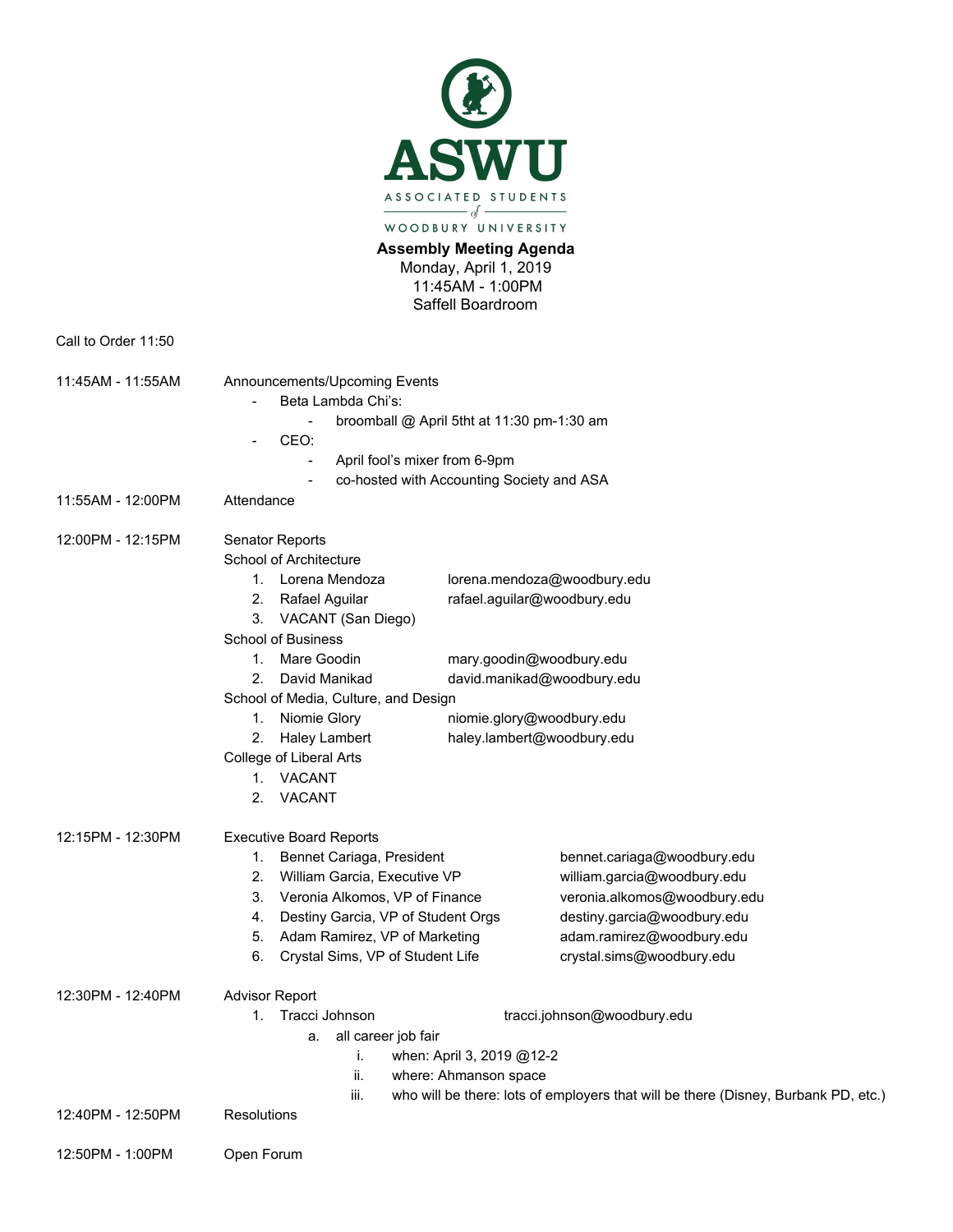- 1. If you have anything that was not addressed, please submit an anonymous comment into the Comment Box right outside in the hallway, in the pool house, or via our virtual comment box on our website aswu.woodbury.edu. 1:00PM Next Meeting 1. Monday, April 8th, 2019, 11:45AM-1:00PM, Saffell Boardroom Adjourn 12:09 REPORT Call to Order 11:45AM - 11:55AM Announcements/Upcoming Events 11:55AM - 12:00PM Attendance 12:00PM - 12:15PM Senator Reports School of Architecture 1. Lorena Mendoza lorena.mendoza@woodbury.edu 2. Rafael Aguilar rafael.aguilar@woodbury.edu a. As of now I have contacted Jay Cano through email about recent maintenance request but has not responded. I am currently on standby for their response. 3. VACANT (San Diego) School of Business 1. Mare Goodin mary.goodin@woodbury.edu 2. David Manikad david.manikad@woodbury.edu a. April 19th: Beta Gamma Sigma will host, for invited guests with exception scholastic accomplishments, an Honor Society event on behalf of the School of Business. The AACSB accreditation will be the ones reviewing grades for honorees. Date TBA: Career Development Encounter- all schools will be welcomed to join this competition. The Advisory Board will host as part of the panel as judges. This event will take place sometime this month in the coming weeks. School of Media, Culture, and Design 1. Niomie Glory niomie.glory@woodbury.edu a. met with Jennifer Peterson last week about Woodbury Radio i. there are 15 recordings a week ii. future projects: revamp the website, promote it more, student showcases, and student shows iii. if any questions contact Jennifer Peterson 2. Haley Lambert haley.lambert@woodbury.edu a. The survey will be going out today. Please take the time to fill it out thoroughly for your school/major. It helps us help you! I will be setting up a meeting with George Larkin this week to discuss some things brought to me from the film students about equipment. College of Liberal Arts 1. VACANT 2. VACANT 12:15PM - 12:30PM Executive Board Reports 1. Bennet Cariaga, President bennet.cariaga@woodbury.edu a. Hello! A survey with questions from the Senators and Student Affairs will be released this
	- week. We ask for your answers on various things that may be pertinent for your major, school, or your experience in general.
	- b. We will announce Org of the Year, Emerging Org of the Year, Event of the Year, and Advisor of the Year in the next few weeks!